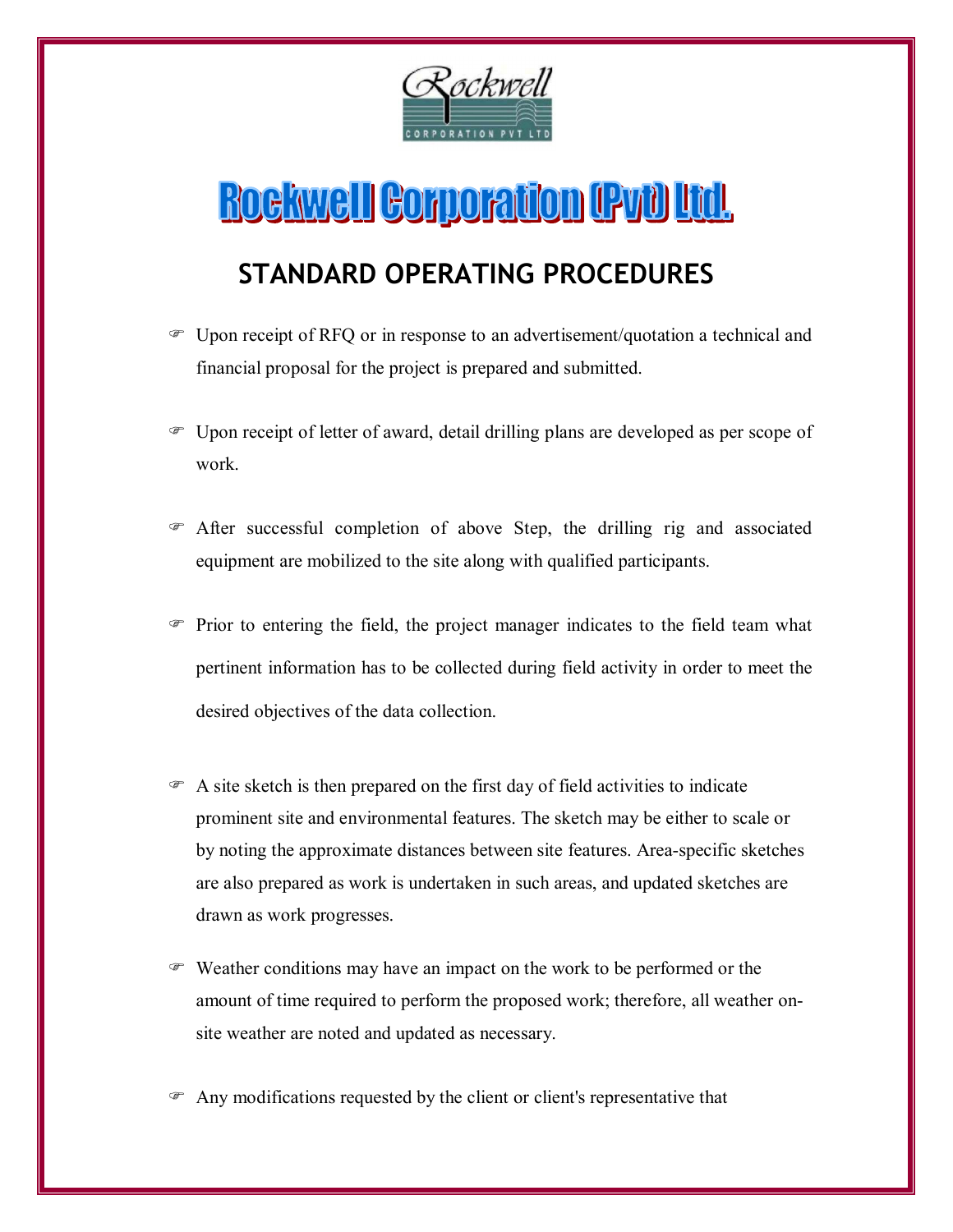

are contradictory to the contract or outside of the existing scope of work is documented in detail because the cost of the project could be affected by such modifications.

- The project manager (PM or the field team leader (FTL) are responsible for ensuring that logbook entries provide sufficient information for the completion of an accurate and detailed description of field operations and meets the requirements of the contract or technical direction document (TDD).
- Any conditions that prevent the completion of the field effort, or that result in additional fieldwork must be noted (i.e., weather delays, government actions, physical obstructions, personnel/ equipment problems, etc.). Persons from whom permission has to be obtained to make such changes are clearly documented.
- Safety requirements at the site are assessed. QC procedures for data collection begin with the complete and systematic documentation of all persons, duties, observations, activities, and decisions that take place during field activities.
- If necessary, the working space is barricaded properly in order to ensure the safety of surrounding public.
- Drilling equipment is unloaded from vehicle while keeping in mind the entire safety measure and procedures.
- Demarcation of exploratory boreholes/ testpits are carried out according to layout provided by the client/consultant.